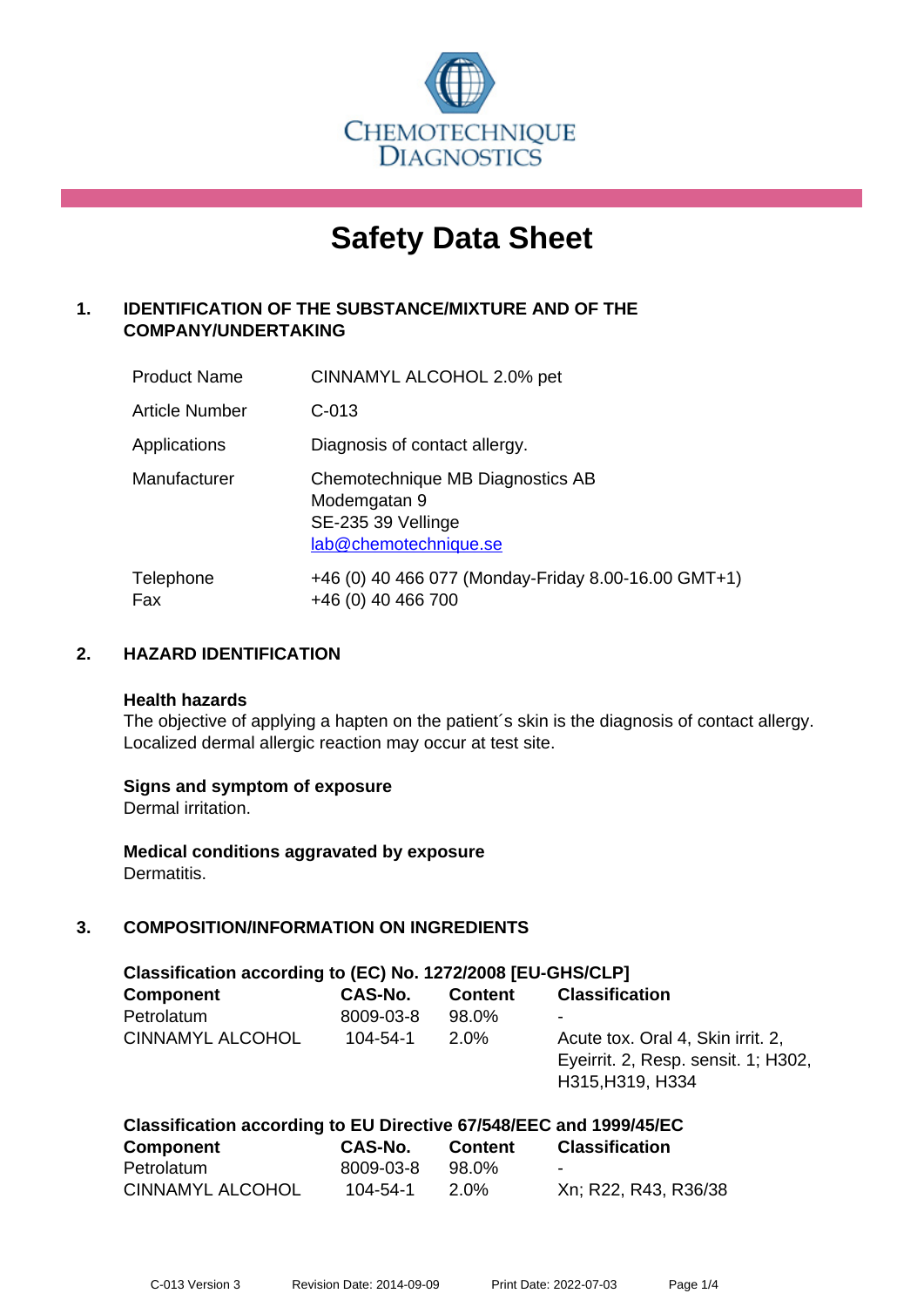## **4. FIRST AID MEASURES**

## **Emergency and first aid procedures**

Obtain medical attention.

# **5. FIRE-FIGHTING MEASURES\***

#### **Suitable extinguish media**

CO2, powder or water spray. Fight larger fires with water spray or alcohol resistant foam.

# **For safety reasons unsuitable extinguishing agents**

Water with full jet.

## **Special protective equipment for fire-fighters**

Wear self-contained respiratory protective device. Wear fully protective suit.

\*Data is shown for petrolatum only

## **6. ACCIDENTAL RELEASES MEASURES**

**Steps to be taken if material is released or spilled** Contain and place in a closed container.

# **7. HANDLING AND STORAGE**

**Precautions to be taken in handling and storage** Store dark at 5-8 C. Avoid extended exposure to light. FOR EXTERNAL USE ONLY.

# **8. EXPOSURE CONTROLS/PERSONAL PROTECTION**

**Respiratory protection** Not required.

**Ventilation** Local exhaust.

**Protective gloves** Disposal gloves.

#### **Eye protection** Not required with normal use.

## **Work/Hygienic practices**

Wash hands after each use.

## **9. PHYSICAL AND CHEMICAL PROPERTIES**

Odour **Odourless** 

Appearance Ivory White Semi-solid

Melting point\* 50-55° C Flash point\*  $>100^{\circ}$ C

Boiling point\* No data available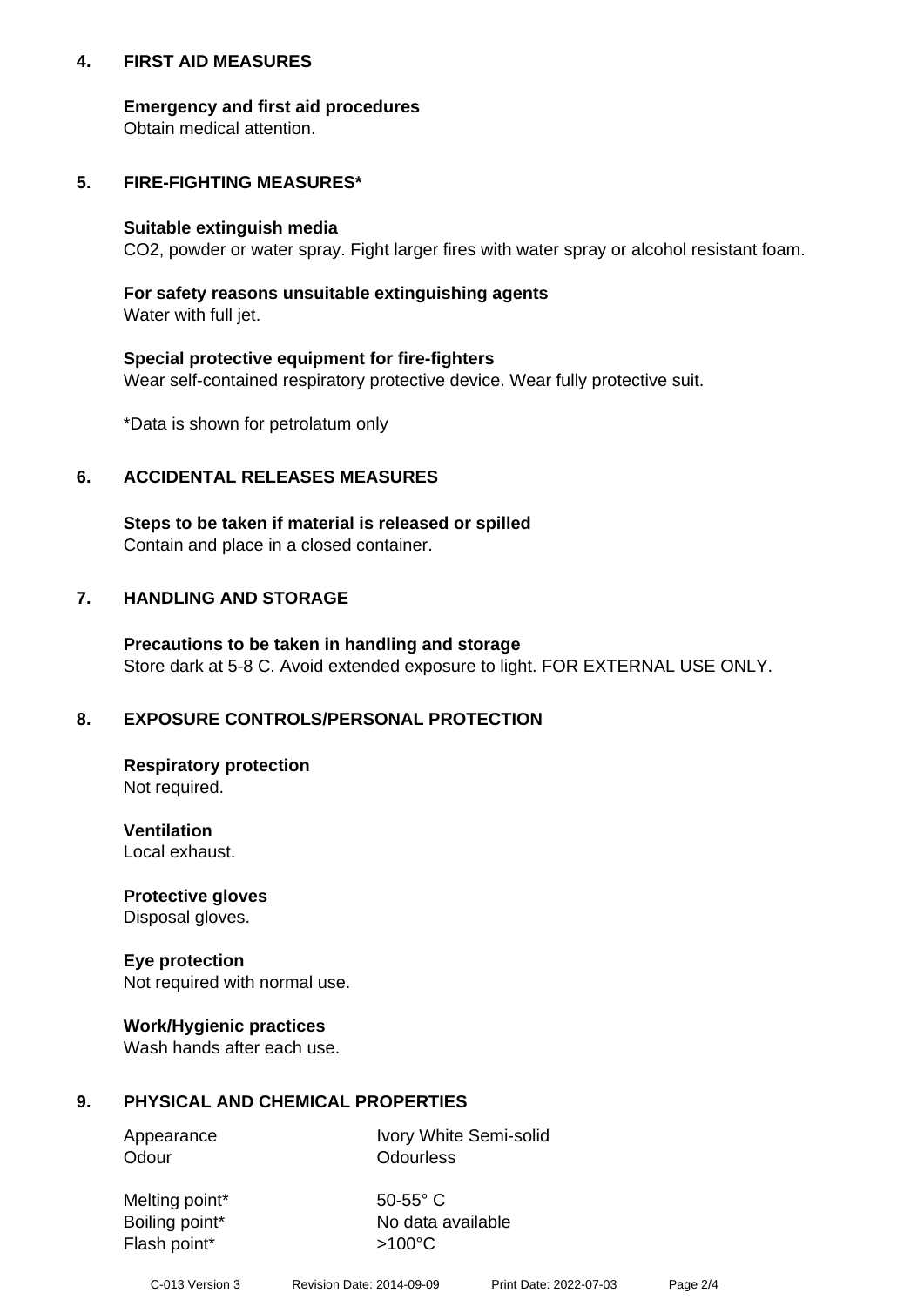Density\* No data available. Solubility in/Miscibility with Water\*

Self ignition\* Product does not self ignite. Danger of explosion\* Product does not present an explosion hazard. Insoluble

\*Data is shown for petrolatum only

# **10. STABILITY AND REACTIVITY**

#### **Incompability**

May react with strong oxidizing agents.

#### **Stability**

Stable at recommended storage conditions.

#### **Hazardous byproducts**

Combustion may generate CO, CO2 and other oxides.

**Hazardous polymerization**

Will not occur.

## **11. TOXICOLOGICAL INFORMATION**

No data available.

## **12. ECOLOGICAL INFORMATION**

No data available.

## **13. DISPOSAL CONSIDERATIONS**

#### **Waste disposal method**

Comply with federal, state/provincial and local regulation.

#### **14. TRANSPORT INFORMATION**

Not dangerous goods.

## **15. REGULATORY INFORMATION**

The classification is according to the latest editions of the EU lists, and extended by company and literature data.

#### **16. OTHER INFORMATION**

#### **Text of H-statements and R-phrases mentioned in Section 3**

| Acute tox. Oral 4 |                           | Acute toxicity, Oral (Category 4)      |          |
|-------------------|---------------------------|----------------------------------------|----------|
| Skin irrit. 2     |                           | Skin irritation (Category 2)           |          |
| Eye irrit. 2      |                           | Eye irritation (Category 2)            |          |
| Resp. sensit. 1   |                           | Respiratory sensitization (Category 1) |          |
| C-013 Version 3   | Revision Date: 2014-09-09 | Print Date: 2022-07-03                 | Page 3/4 |